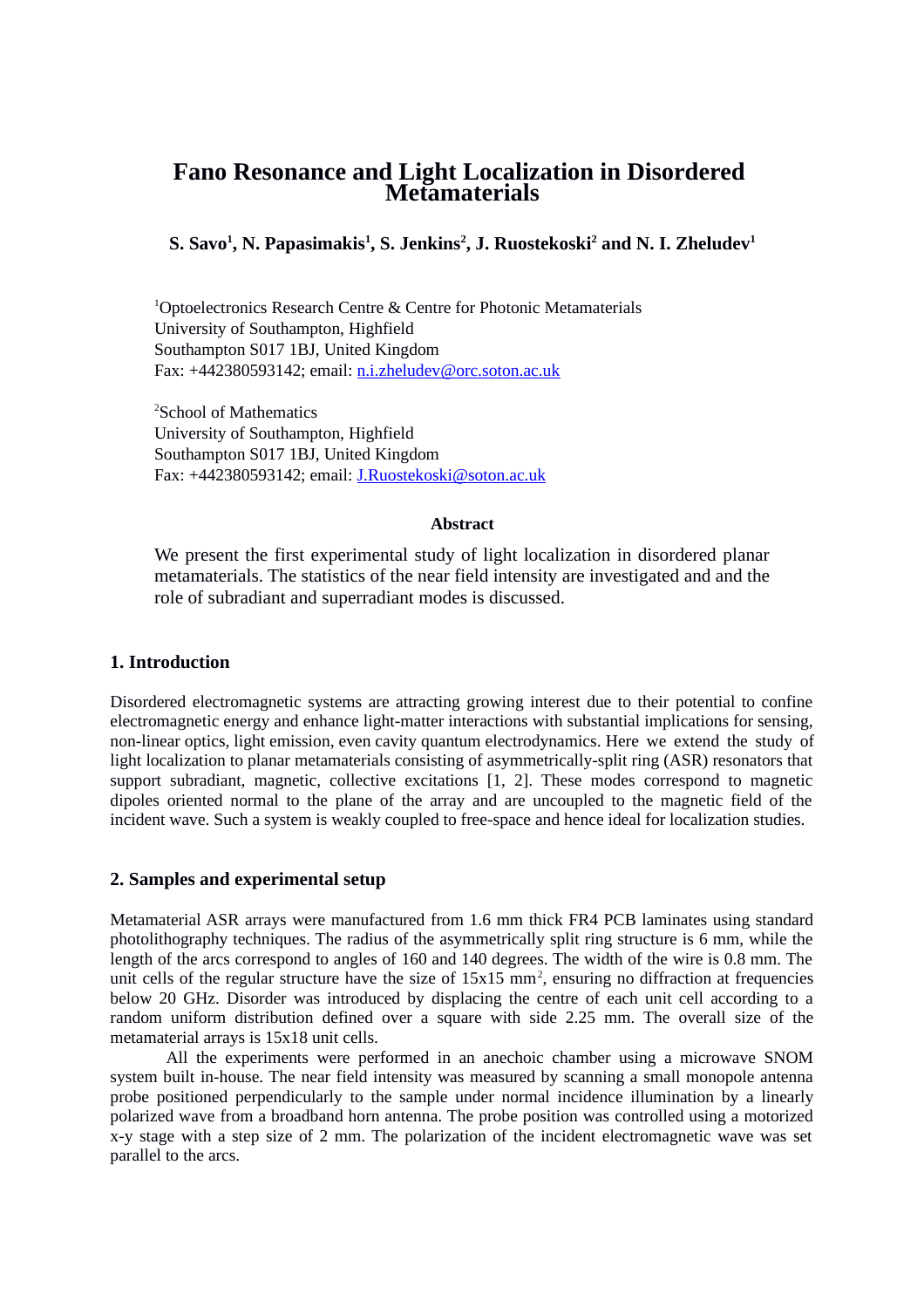

Fig. 1: (a) Drawing of the experimental setup. (b-c) Maps of the electric field intensity at the vicinity of the regular (b) and disordered (c) asymmetrically split-ring array. The inset in (b) shows the real part of the electric field for a single unit cell, where the arrows indicate the direction of the currents flowing on the arcs.

#### **3. Results and discussion**

Experimentally obtained characteristic maps of the near field intensity are shown in Fig. 1 for ordered and disordered metamaterial arrays. The periodic array exhibits a regular field pattern throughout with the exception of a small modulation that is attributed to finite size effects (panel (b)). Looking closer to the near field map of a unit cell, four foci can be identified near the edges of the two arcs comprising the ASR, indicating the excitation of the antisymmetric current configuration (trappedmode). This is more evident in the inset, where it is shown that the two arcs are excited with opposite phases. On the other hand, the disordered array reveals a distinctly different picture (see panel (b)): although the displacement of the unit cells is small (less than 15% of the unit cell side), the periodic pattern present in the regular case is much less pronounced, and a speckle pattern develops, where only certain ASRs are strongly excited.



Fig. 2: Experimentally measured (a) and numerically calculated probability density function (b) for regular (blue) and disordered (red) asymmetrically split-ring arrays.

This difference in the behaviour of ordered and disordered ASR arrays was corroborated by studying the statistics of the near field intensity over a narrow band in the vicinity of the subradiant collective excitation. Marked differences are seen in the probability density function (pdf) of the intensity in regular and disordered arrays, with long tails at high intensities emerging in the latter case (see Fig. 2). To facilitate comparison, each distribution is normalized to its average value. Counterintuitively even the distribution of the regular arrays exhibits a finite width as a consequence of the